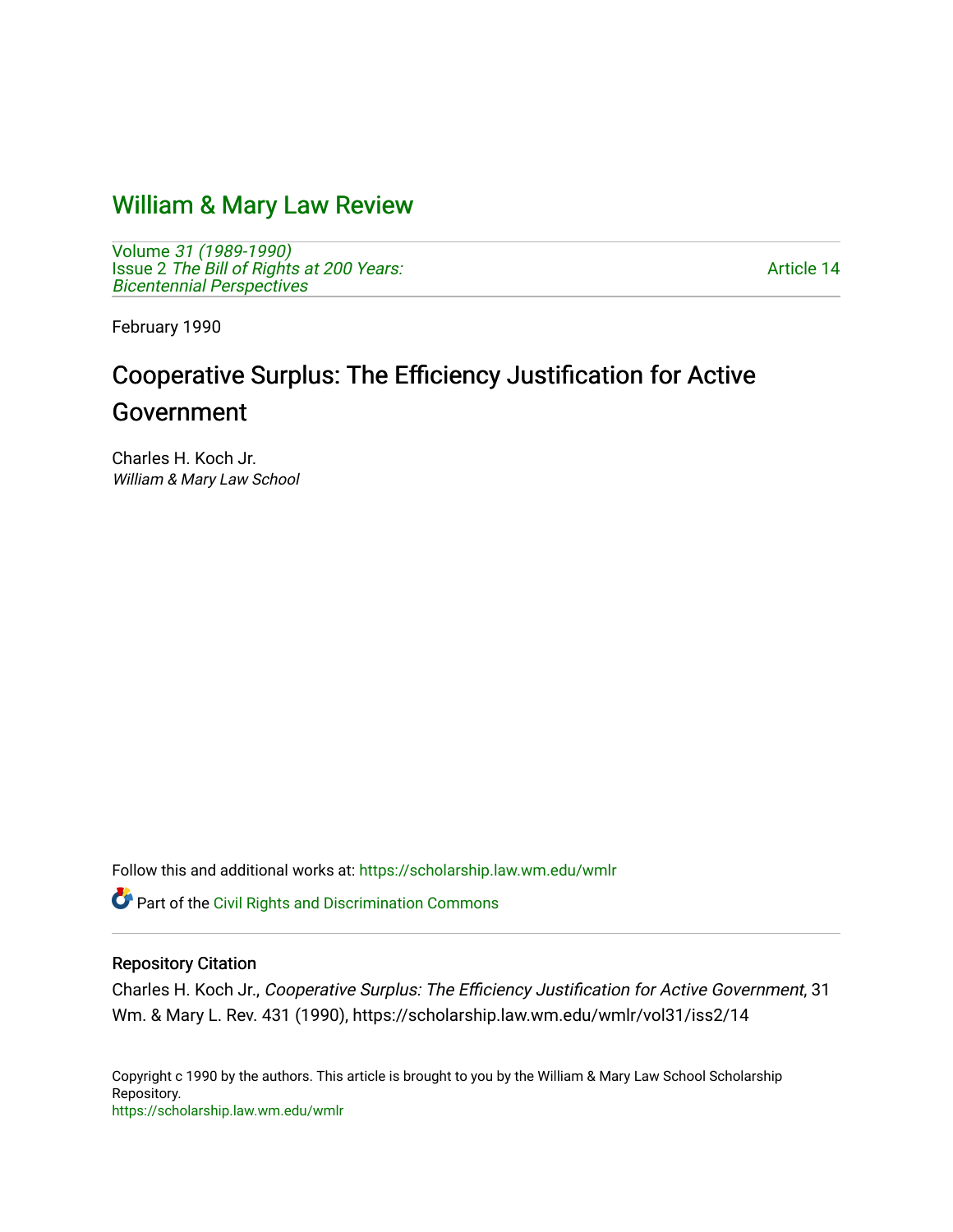### COOPERATIVE SURPLUS: THE EFFICIENCY JUSTIFICATION FOR ACTIVE GOVERNMENT

#### CHARLES H. KOCH, JR.\*

In his paper here and in several other recent works, Professor Epstein has argued for strong constitutional protection for economic liberties. Economic liberties are as important to him as other liberties protected by the Constitution and, as discussed in his paper, implicate those other liberties.<sup>1</sup> Government infringement on economic liberties may infringe also on fundamental freedoms, here religious freedoms.

I find that Epstein's zeal for economic freedom ignores the very purpose of our joining together into a cooperative society. We, as a people, entered into what eighteenth century political philosophers called the "social contract"; or, more realistically, each of us accedes to being governed, if we have any sense, because joining a society creates a "cooperative surplus" from which we all may benefit.2 A necessary condition for gaining that surplus is that we relinquish some individual freedom.<sup>3</sup> Both economic and noneconomic freedoms are implicated, but accepting restraints on economic freedom may pay larger dividends for society *and* the individual.

We must recognize at the outset that one cannot attack Epstein's zealous defense of economic liberties for improper motives. Any survey of his publications, or personal conversations for that matter, establish impeccably humane motives behind his view. For him, protection of economic liberties, as with other liberties, expands the value of our society for all classes or groups. Infringement of those liberties as well as others on behalf of a current ex-

<sup>\*</sup> Dudley W. Woodbridge Professor of Law, Marshall-Wythe School of Law, College of William and Mary. B.A., University of Maryland, 1966; J.D., George Washington University, 1969; LL.M., The University of Chicago, 1975.

<sup>1.</sup> Epstein, *Religious Liberty in the Welfare State,* **31** WM. & **MARY** L. REV. 375, *passim* **(1990).**

<sup>2.</sup> *See generally* T. **HOBBES, LEVIATHAN** (E.P. Dutton **&** Co. ed. 1950); **J.** LOCKE, **THE** SEC-**OND** TREATISE OF **GOVERNMENT (J.W.** Gough **3d** ed. **1976).**

*<sup>3.</sup> See supra* note 2.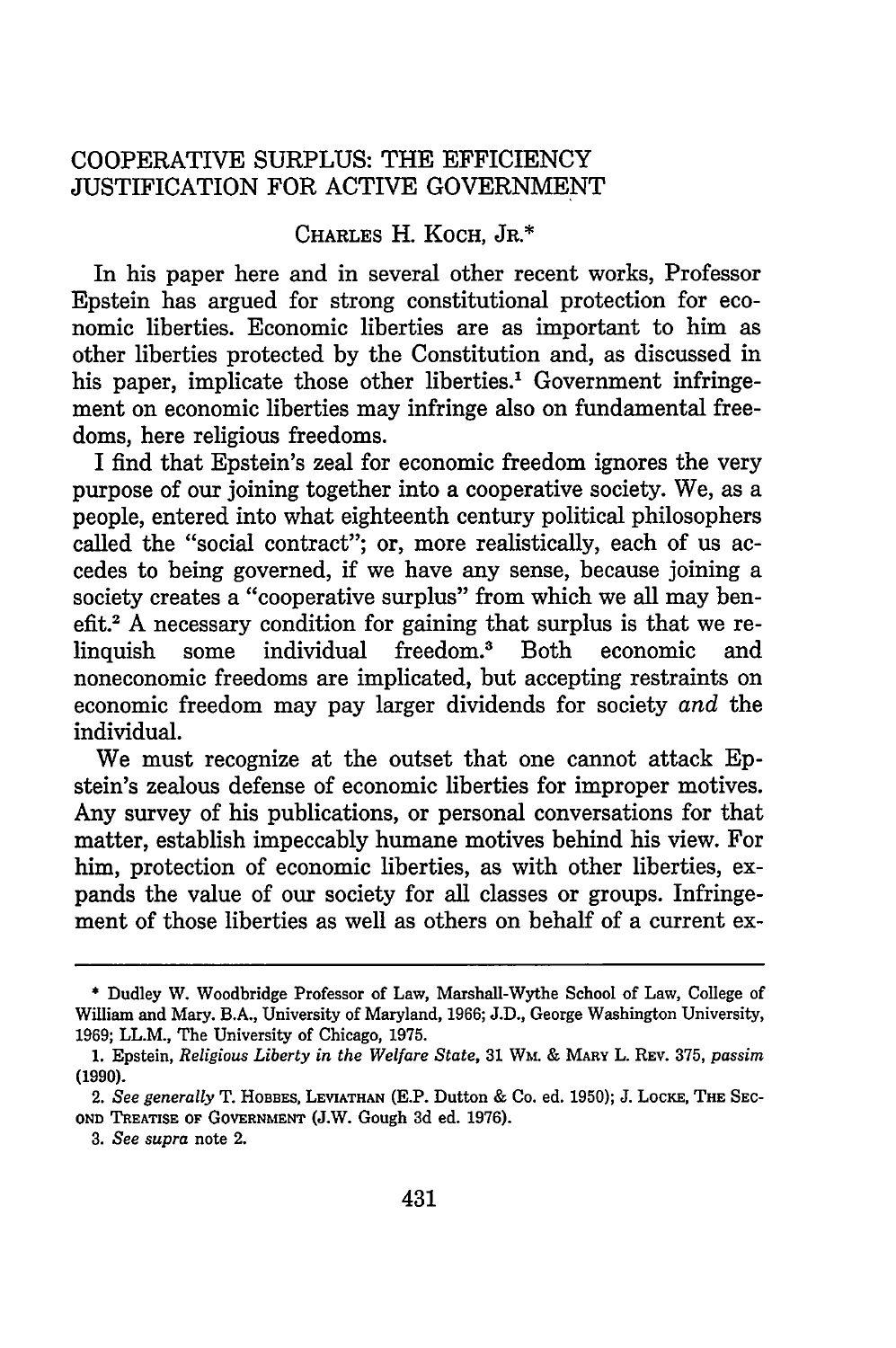pedience harms everyone, even when the social goals of such action are ones with which he would agree.

In short, Epstein advocates the social value of the economist's sense of efficiency. Efficiency makes the pie bigger and we all potentially benefit. President Kennedy offered a more folksy expression of the same principle: A rising tide raises all boats. Even Marx recognized that capitalist efficiency increases wealth throughout the various classes.4 Thus a commitment to this sense of efficiency is a commitment to improving the position of all economic groups.

Economists, in general, caution against short run expediencies that adversely affect efficiency. Nonetheless, even a fairly strong market economist might accept government intervention that regulates "externalities." "Externalities" are costs or benefits accruing to those outside the transaction and hence not included in the "price" of the good.<sup>5</sup>

Economists might approach the justification for confining fundamental liberties, such as religion, in the same way as economic liberties. As Posner expressed it: "Government may not regulate these [first amendment] markets beyond what is necessary to correct externalities and other impediments to the efficient allocation of resources."<sup>6</sup> The exercise of religious liberties, for example, may adversely affect others. For example, the noise of a church bell early Sunday morning may annoy late risers. For those who enjoy the sound, the church has bestowed positive externalities. Yet Posner is referring to the regulation of negative externalities. In the case of the church bell, the negative externalities are de minimis. If these externalities are too great, however, such as with human sacrifice, we feel we can regulate even religion.

Epstein would, I think, find even this'motivation for active government suspect. He would contend that, although this seems sound in theory, we often make the judgment to regulate poorly. Hence, in our attempts to constrain the negative aspects of the exercise of a freedom, we in fact diminish the aggregate value of that

<sup>4.</sup> R. WOLFF **& S.** RESNICK, ECONOMICS: MARXIAN VERSUS **NEOCLASSICAL** 128-29 (1987). Of course, he also contended that as this greater wealth was spread to the working class it became a means of increasing exploitation. For him, a more equal, but "poorer" society, is more just. *Id.* at 183.

*<sup>5.</sup> See* R. POSNER, ECONOMIC **ANALYSIS** OF LAW 62 (3d ed. 1986).

<sup>6.</sup> Posner, *The Law and Economics Movement,* 77 Am. EcoN. REV. 1, 12 (1987).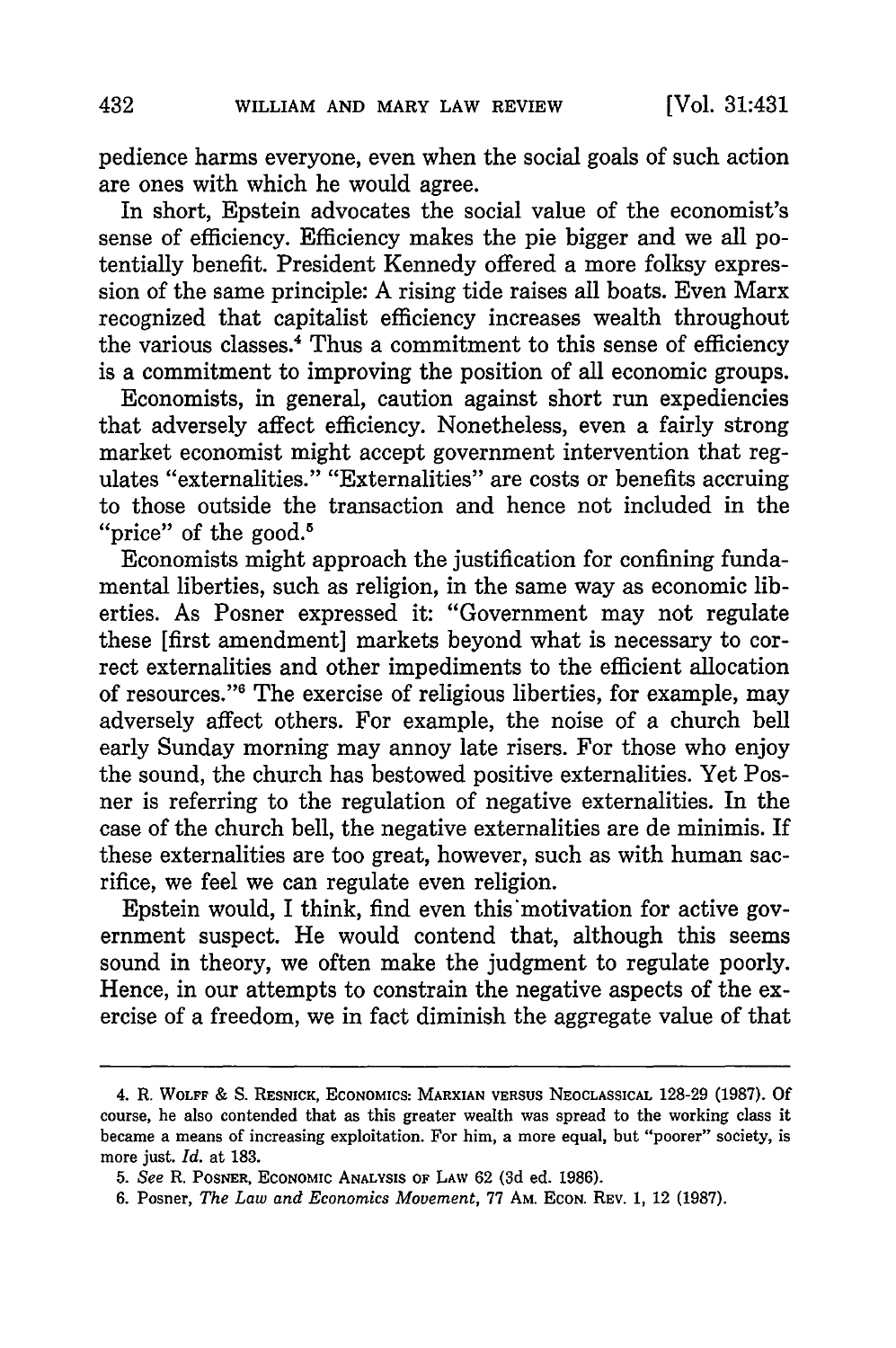freedom. In questioning our ability to regulate all liberties, he suggests that we have the same problem evaluating the effects of externalities when we are controlling economic liberties as we do with respect to first amendment liberties. Government manipulation diminishes our aggregate economic welfare, and probably results in a uniform lessening of all welfare, including our spiritual, political or social welfare.<sup>7</sup>

On the other hand, the argument for active government has strong moral and humane overtones. Government action that affects economic liberties works "transfers," either indirectly by regulation or directly by welfare benefits. In economics, a "transfer" is a redistribution of wealth that has no productive purpose.<sup>8</sup> In contrast, an exchange that moves goods to the highest valued user is distributionally efficient and increases aggregate wealth.<sup>9</sup> A productive exchange motivates productive activity and is efficient. A transfer, however, merely moves wealth around with no benefit to society and with significant potential to actually diminish aggregate wealth.10

The purpose of government-compelled transfers is the movement of wealth from advantaged segments of society to disadvantaged ones. In addition to the humanitarian justification for such transfers, one can advance an efficiency sounding argument: The transfers do not increase aggregate wealth, but they do increase aggregate utility. Assuming a diminishing marginal utility of money,<sup>11</sup> a transfer to one with less money will make that money "worth" more in the hands of the disadvantaged. For example, if government takes \$25,000 from a millionaire and uses it to provide food and housing for five people, the value of the food and housing is greater than the value of the second BMW the millionaire would have purchased with that money.

**<sup>7.</sup>** Today, the relative state of planned economies versus free market economies and the people served by those economies provides impressive evidence supporting economic freedom.

*<sup>8.</sup> See* R. POSNER, *supra* note 5, at 7.

*<sup>9.</sup> Id.* at 10-12.

**<sup>10.</sup> A.** POLINSKY, AN **INTRODUCTION** TO LAW **AND ECONOMIcS** 7 (1st ed. **1989).**

**<sup>11.</sup>** This is a debatable proposition. Rich people may in fact value money more than poor people.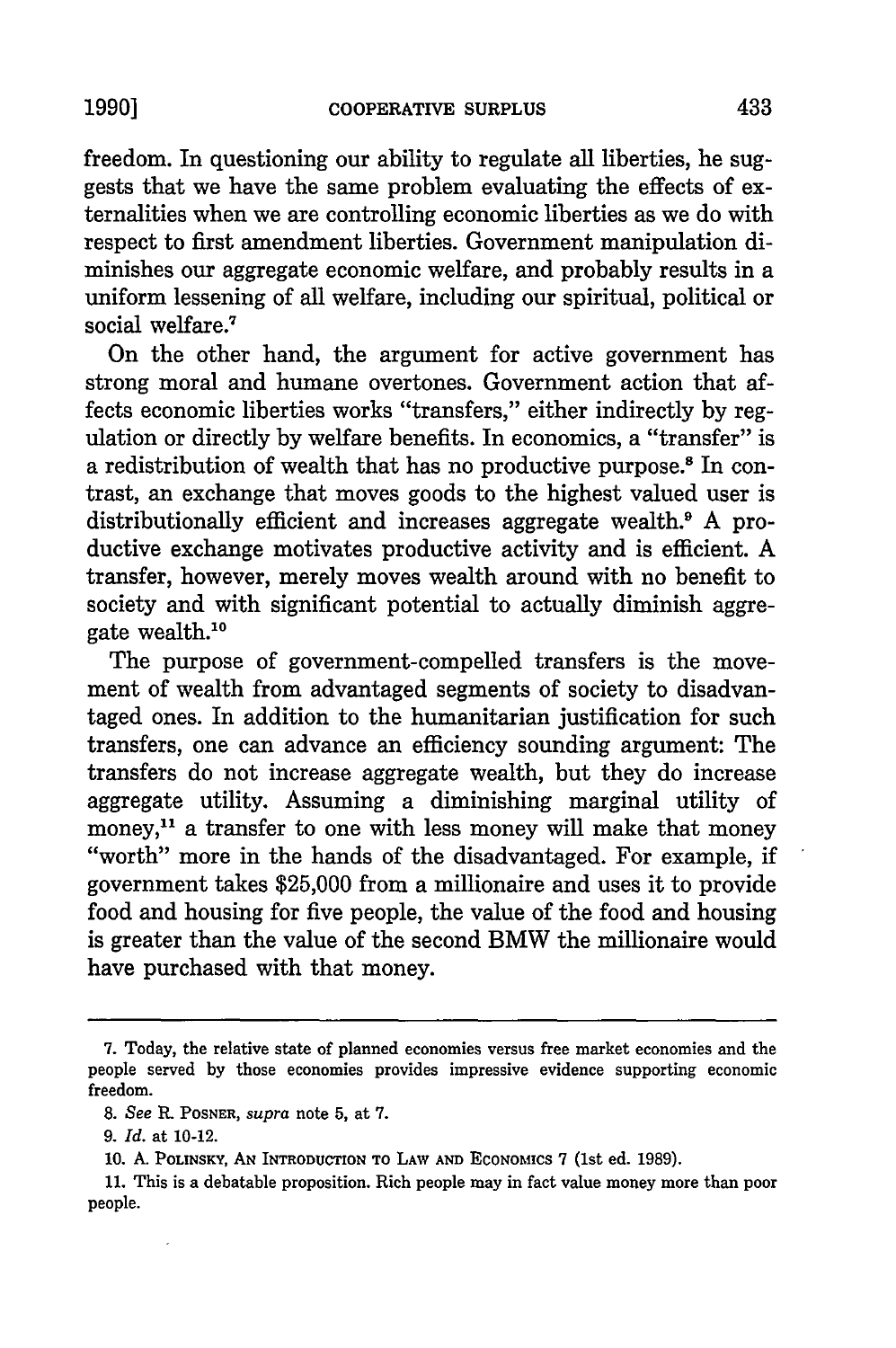Again, Epstein would doubt the government's ability to undertake these transfers in a way that would in fact increase even utility. Political considerations are likely to distort our judgments on these transfers. Perhaps more importantly, the administrative costs of transfer programs divert wealth to politicians and bureaucrats in a way that diminishes society's aggregate wealth so much that utility cannot be increased sufficiently to compensate for these losses.

These arguments against active government are strong and caution against precipitous government interference in natural market processes. Depending on one's findings as to the costs and benefits of each government program, one may take several positions on the advisability of active government. One may even take Epstein's extreme position without appearing insensitive to human values. However, these arguments about the advisability of active government are not relevant to the question of whether government should be *constitutionally* prohibited from engaging in such activities.

No matter how sympathetic one is to the pragmatic arguments against active government, it is difficult to accept what I see as Epstein's working principle that any government-compelled transfer is an unconstitutional taking of what Locke called "the product of our labor" in violation of the social contract represented by the Constitution.<sup>12</sup> The phrase "product of our labor" connotes our basic entitlement from participating in the economy-that property we earned and hence most surely deserve to hold. Epstein is justifiably concerned that government takings from the product of our labor diminish the social benefits envisioned by the Constitution.

In order to raise these arguments to a constitutional dimension, however, one must demonstrate that government infringements on economic liberties are fundamentally detrimental to our basic concept of society. My view is that not only is this not the case, but that some infringements on economic freedom are in fact fundamental to joining together as a society. This analysis hinges on what economists call "cooperative surplus."

Resort to the "prisoners' dilemma" game can help explain this theory. As you may know, if the two prisoners cooperate between

<sup>12.</sup> *See* Epstein, *supra* note **1,** at **388-96.**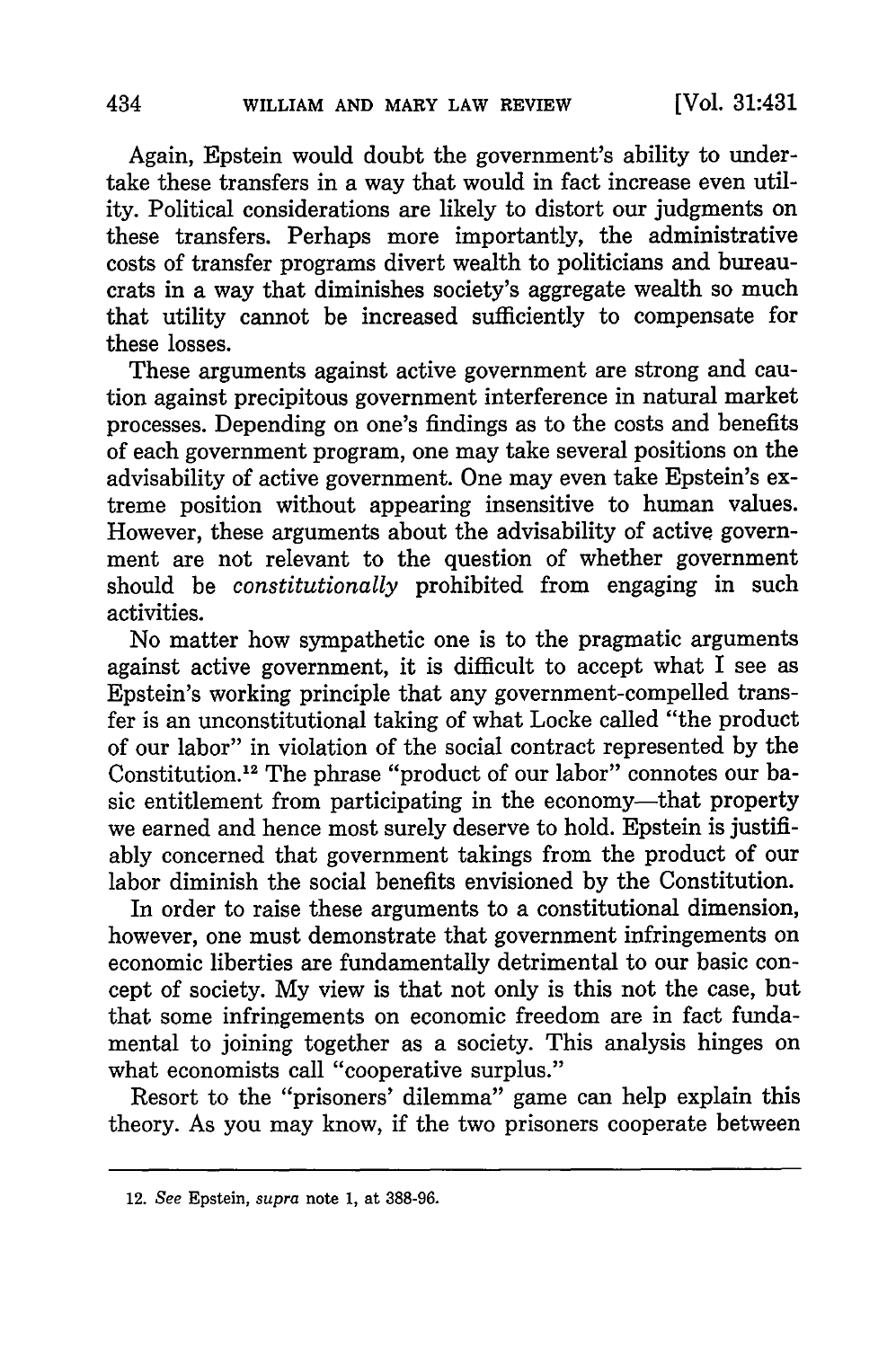themselves in this game both will be better off. Together they will serve much less jail time, which is the cooperative surplus. Correspondingly, absent cooperation, the prisoners will be better off if an authority forces cooperation. Indeed, they would be better off paying some of their surplus to a third party who forces them to cooperate. To a large extent, that is the efficiency justification for government: It forces cooperation and creates cooperative surplus.<sup>13</sup> Understanding that government intervention creates surplus by limiting individual conduct is the beginning of an efficiency justification for an active government and the reason, I believe, strict enforcement of limitations based on economic liberties has not emerged in our constitutional law.

Let me explain by way of an example. Suppose that I work as a lawyer and am willing to do all the work I can for \$100,000 per year. Suppose, however, that my clients are willing to pay me \$150,000 per year. We each have a "threat value," or point at which we are willing to walk away from the deal: for me, less than \$100,000 and for my clients, more than \$150,000. So long as we bargain within that range, however, we will act efficiently. Economics, so far as I know, has no disciplined way of allocating the surplus and often, for theoretical purposes, assumes that the surplus will be divided equally. In reality, the surplus is divided according to such things as bargaining power. $^{14}$ 

Assuming for now that the value of a surplus can be determined, if a third party takes the surplus, or part of the surplus, there is no efficiency loss. Say, for example, that a third party charges a fee for providing a site for the bargain. If the fee is less than the surplus,

**<sup>13.</sup>** Professor Epstein recognized this point. *See* R. EPSTEIN, **TAKINGS: PRIVATE** PROPERTY **AND THE** POWER OF **EMINENT DOMAIN 8** (1985). His only quarrel with the cooperative surplus theory is that the state expropriates the surplus. This is not a problem, however, if the state uses the surplus to serve the people or to generate more surplus. His dissatisfaction, then, is with the political process that allocates the surplus, not with the active government that created the surplus.

<sup>14.</sup> An efficiency reason for allowing bargaining exists, however. The bargaining process communicates each side's value, and there is rarely a better way of finding that value. We *know,* and do not even need to assume, that if the deal takes place, it takes place within the bargaining space and it allocates surplus. The bargain is distributionally efficient because the deal shifts the resource to a higher valuing user. Often missed is the fact that the deal brings about productive efficiency as well. Johnsen, *Wealth Is Value,* **15 J. LEGAL STUD.** 263, 270-77 (1986). We know much less if the deal does not go through.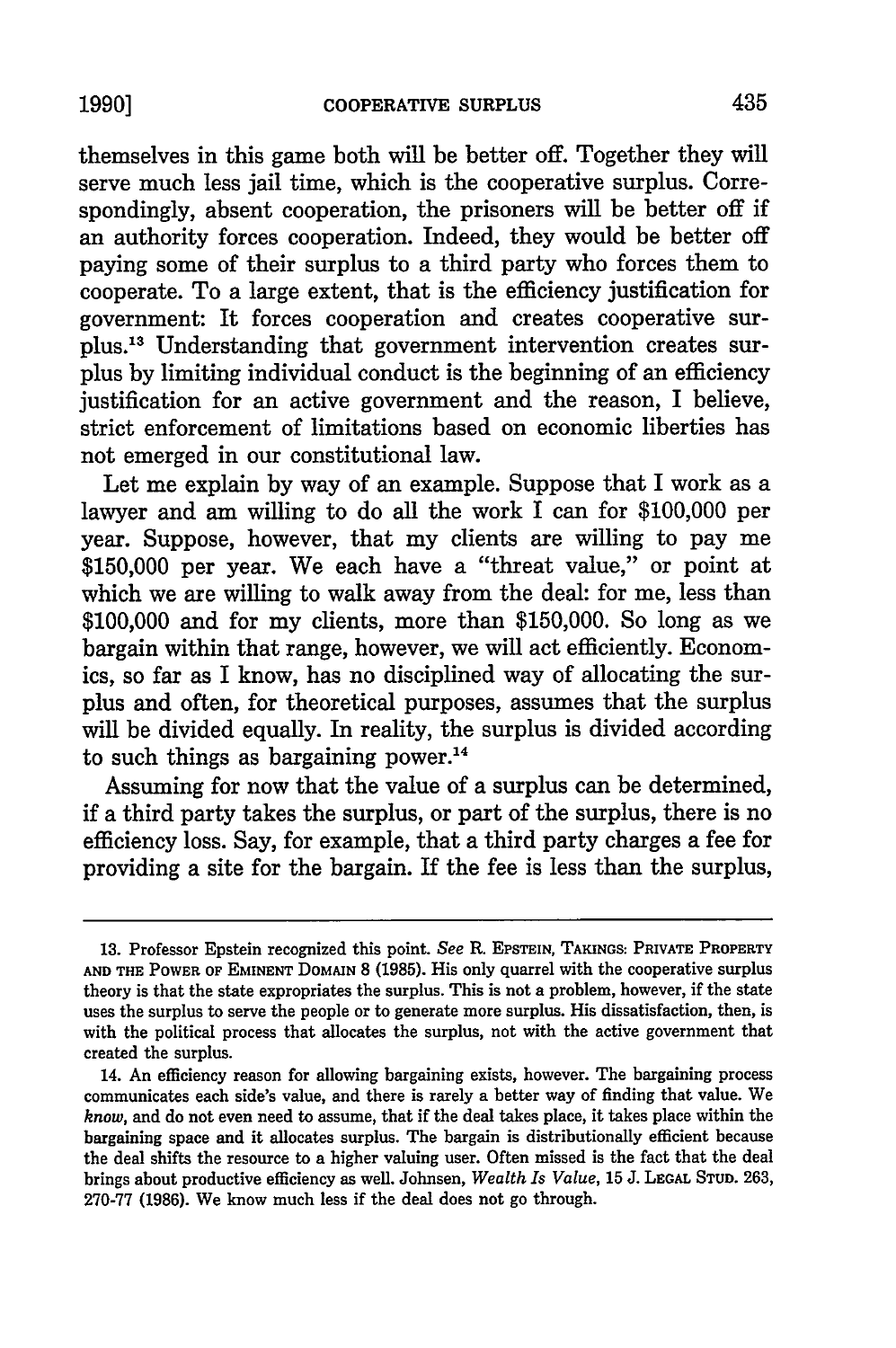then the efficient bargain will still take place; the allocation of surplus between the parties will simply be smaller.

Suppose the third party is the government. At the first level, the government's taking of surplus is at worst efficiency neutral. If the government takes only the surplus, it has *not* created an inefficiency. Only when the government takes more than the cooperative surplus does it create an inefficiency. This cautions temperance and a limited concept of government intervention, but does not require absolute prohibition by making such action unconstitutional. So long as active government affects only surplus, under whatever justification,<sup>15</sup> one cannot challenge such activity on efficiency grounds."6

As Epstein suggests, the philosophical underpinning of the Constitution's efficiency aspects are rooted in eighteenth century "social contract" theory.'1 If you will remember my original example concerning the economics of a bargain, you will recall that the third party may gain some of the surplus because the third party creates the conditions that lead to the surplus. The social contract works much the same way.

We come together and allow others to govern us because we gain a cooperative surplus from doing so. We are rational maximizers at least in the limited sense that we will not intentionally hurt ourselves. Hence, we never accept government action that diminishes total wealth. Rather, we enter the contract to increase our total wealth by creating a cooperative surplus. Less theoretically, each of us in modern society accepts the contract and its constraints on individual liberty because we seek to participate in surplus-generating community action.

Evidence abounds that modern individuals accept limits on personal behavior in order to participate in activities having joint ben-

**<sup>15.</sup>** Justification for active government may include protection of the bargaining process or enforcement of the bargain.

**<sup>16.</sup>** An economist finds it relatively easy to talk about this surplus as more than mere money. The cost for an economist is the "opportunity cost" or what you must give up to get what you want. If what you give up is worth more *to you* than what you want, you will not do it. The value of anything for an economist is not its dollar value.

**<sup>17.</sup>** *See* R. **EPSTEIN,** *supra* note **13,** at **9-18.**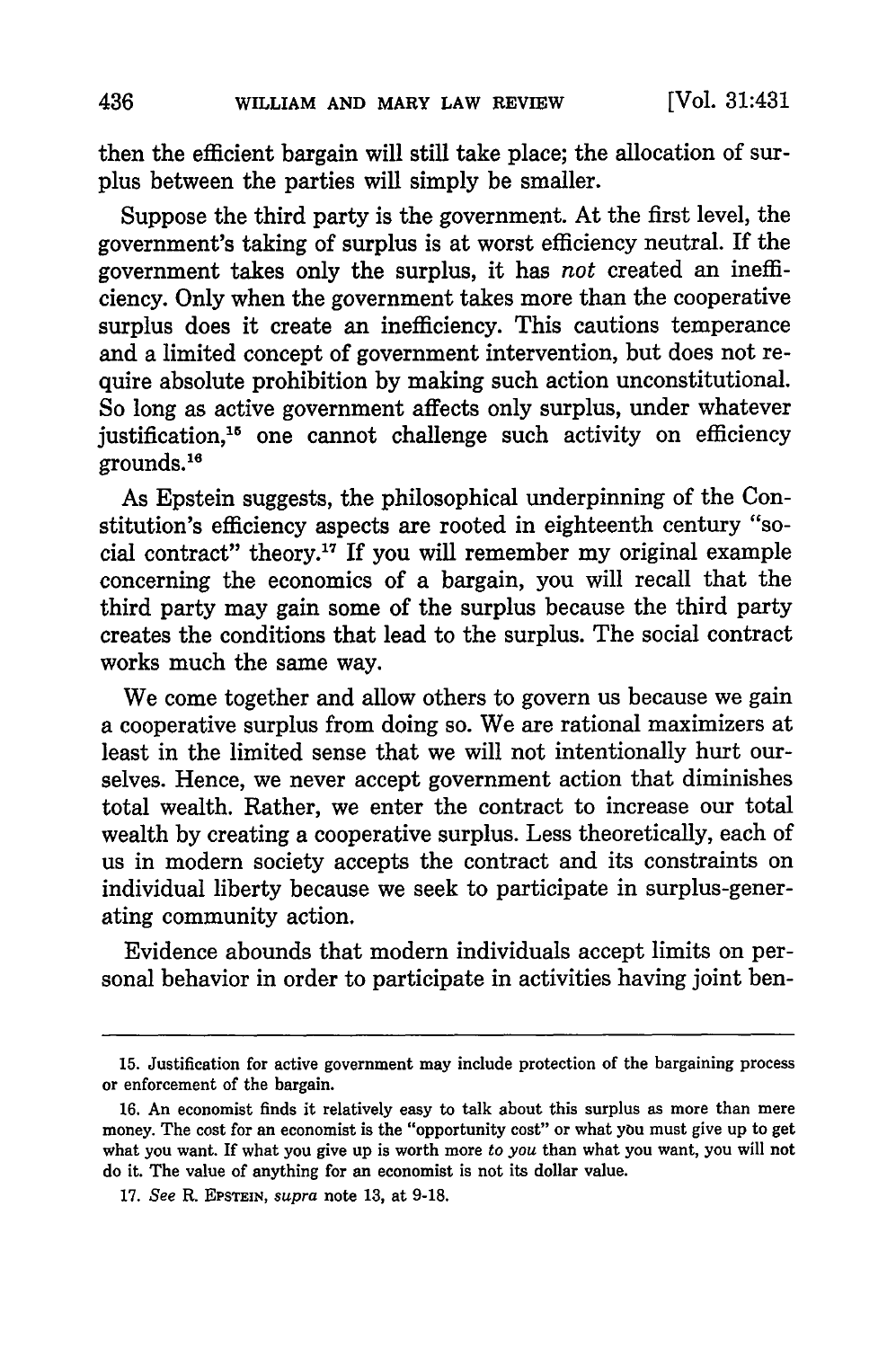**1990]**

efit.18 This behavior is found even in an environment of competitive self-interest. For example, competing businesses join into cartels and agree to enforced cooperation. Indeed, antitrust laws attack this cooperation by attacking the enforcement devices.

Just as these cartels are a burden on other segments of an economy, enforced cooperation in the prisoners' dilemma interferes with law enforcement and hence is detrimental to society. Cooperation is not per se beneficial. Yet just because cooperation may have both a good and a bad impact on society is no justification for eliminating cooperation-seeking government activity altogether by constitutional prohibitions. The Constitution contemplates instead that we can trust the democratic process to search for cooperative activities that will benefit society. The fact that active government does not always achieve this result does not justify eliminating all such activity.

The cooperative surplus motivation for accepting the social contract, our voluntary participation in society, does, however, suggest a concept of economic liberties. Remember that economists may accept constraints on freedom that protect others from the external cost of our exercise of that freedom. The concept of cooperative surplus suggests another approach to the constitutional dimensions of economic liberties: The Constitution limits the government to actions that take the surplus its own enforced cooperation created.

Epstein suggests that the Constitution was intended to protect the product of our labor as defined by Locke.<sup>19</sup> Locke's influence on the drafters surely supports this view. However, the concept of cooperative surplus suggests that government action may be taking back only the surplus it created. If so, it is not affecting the product of our individual labor, but-acquiring and allocating the product of our joint participation in society. So long as the government action affects only surplus, constitutional limitations on those actions are without support.

A boundary may exist at this point between a moderate view of economic liberties and a more politically liberal one. Under a more

<sup>18.</sup> The value of cooperation is so great that even unilateral cooperation may optimize a participant's position if others are convinced thereby to cooperate also. Allman, *Nice Guys Finish First, SCIENCE, Oct. 1984, at 24.* 

<sup>19.</sup> *See* Epstein, *supra* note 1.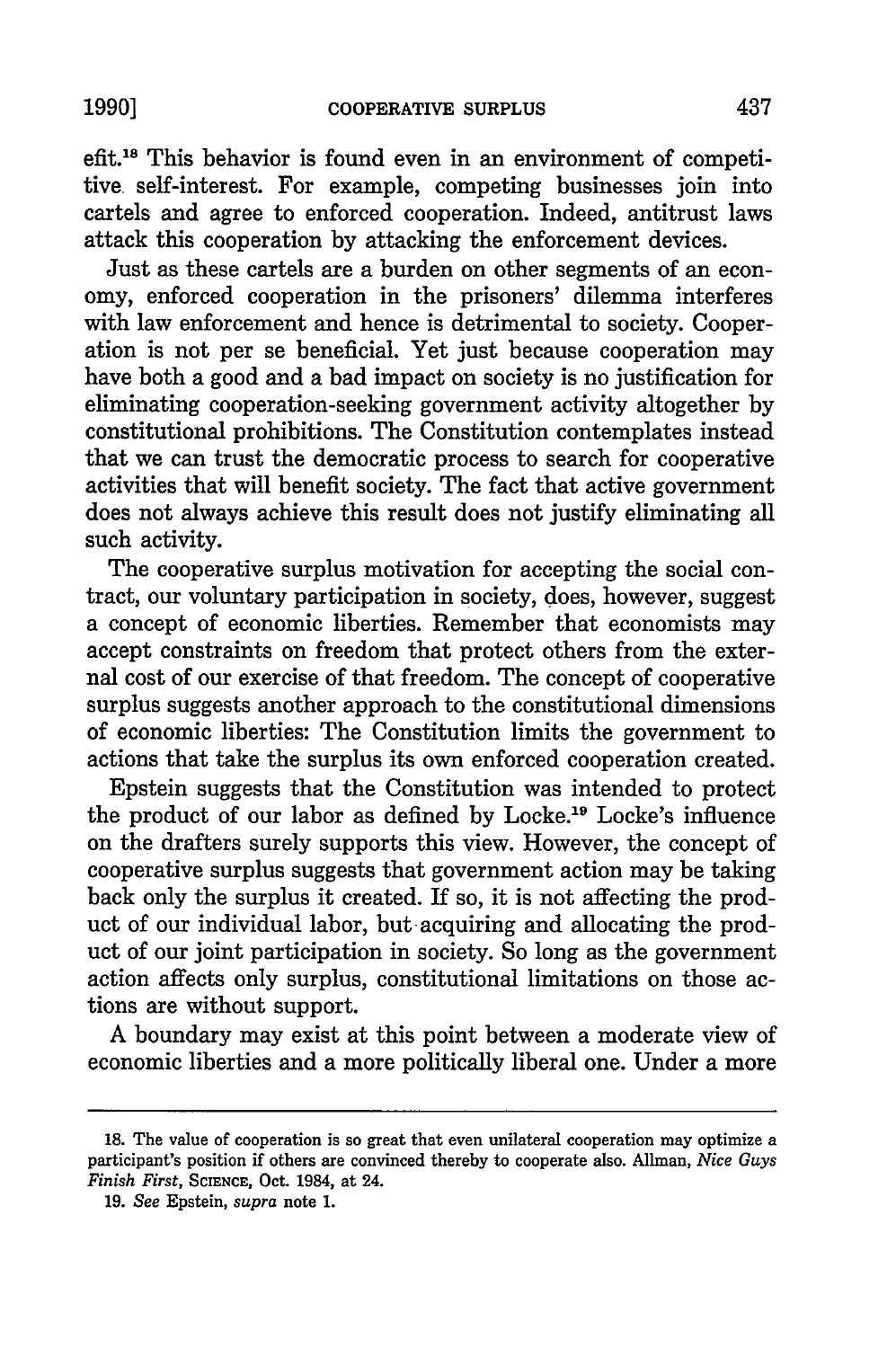liberal view of economic liberties, the Constitution might permit government action reaching even beyond the surplus. This view would find constitutionally permissible the taking of the product of our labor, our earned entitlement, for some social purposes. We may justify this broader government intervention because it is aimed at enhancing the cooperative surplus in the future. The government, in essence, takes in order to invest in the future. An even more liberal view might allow such taking on moral grounds alone.

Whenever the government reaches beyond the cooperative surplus, however, it jeopardizes efficiency values. If one believes that the Constitution protects efficiency values in some way, one would find a constitutional objection to such government action. Nonetheless, to say that such government action is unwise is easier than saying that it violates some fundamental principle incorporated in the Constitution.

The 50-year-old constitutional law that Epstein finds disagreeable does not define economic liberties so as to protect against government action that affects more than surplus. The boundaries of this law have not been tested, but at some point government action that affects our earned entitlement may be held unconstitutional. For example, the Constitution might not permit a communist economy in which all our earned entitlement is taken and distributed by government fiat.

We need not necessarily adopt this narrow view of economic liberties, however, to approve active government. Active government creates a surplus, and so long as it affects only that surplus, the government does not compromise efficiency values. Therefore, even if one finds that the Constitution incorporates efficiency values, one cannot use that concept against the constitutionality of government action that stays within the surplus. The constitutional questions then become who we take the surplus from and how we allocate this surplus. At this point, we move to more subtle and controversial levels of analysis—those outside the concept of economic liberty. To me, however, the Constitution tells us several things about the taking and allocating of surplus.

For one thing, the Constitution requires that we take or allocate surplus through a certain type of decisionmaking: a republican form and due process. Because I hope good government is a fundamental constitutional principle, I believe that this is the evolved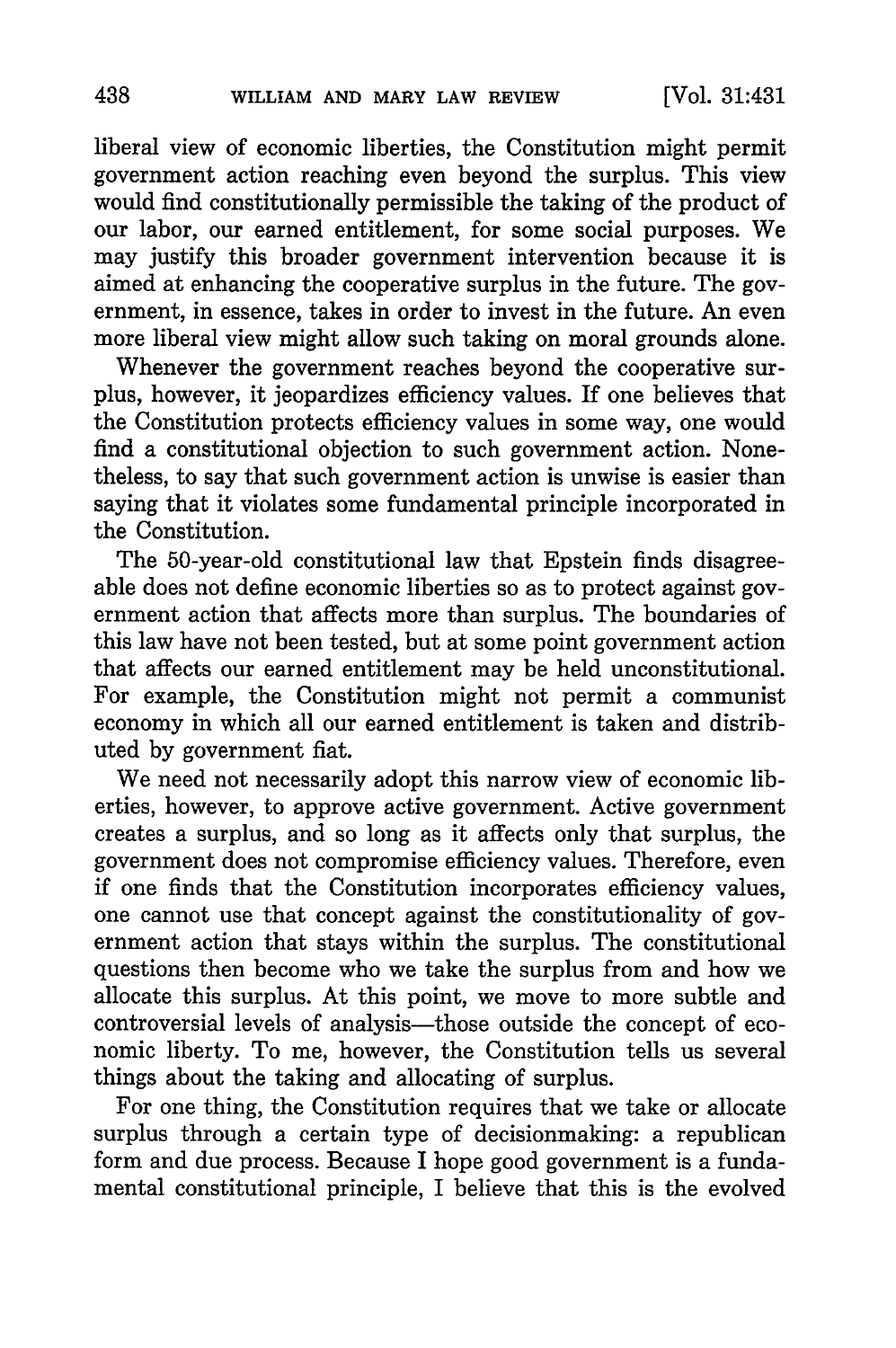constitutional concept of economic liberty. Once within the area of acceptable process and motivation, the debate must center on whether a particular transfer will enhance future surplus. This is a political debate within the boundaries of the social contract.

The decisions to take and to allocate surplus may have many constitutionally acceptable motivations. Some of these decisions are distributional justice decisions aimed at allocating the surplus to those who need it most. Decisions about allocating the surplus are aimed also at enhancing surplus. Some of the surplus goes to maintaining the cooperative environment and preventing destructive conduct. Often the justifications for welfare payments, for example, include considerations such as preventing crime or limiting burdens on productive members of society. Transfer of surplus may involve government intervention that prevents wealth loss from monopolistic or fraudulent business practices, or transfers that are in reality joint investments, such as investments in "human capital"-education, health care, training the handicapped-involving a payoff that will accrue to society in the long run.

Contrary to Epstein, therefore, I do not believe that the scope of economic liberties necessarily implicates other liberties. Nonetheless, the Constitution limits our economic decisions. It tells us that we cannot take or allocate surplus according to certain prohibited considerations such as religion or race. A link is not necessarily established, however, between economic liberties and other constitutional liberties simply because the latter affect government decisions about taking and allocating surplus.

I admit I have approached this question somewhat differently than Epstein. I start, not with the private constitutional litigant, but with the government action. In deciding the constitutionality of a government action, I would go down the list of potential constitutional rights. I am saying only that economic liberties are not violated if the government action affects a surplus. The violation of other liberties may, however, prevent the action.

Economic liberties and the other liberties, however, overlap as well. Even under a fairly expansive view of economic liberties, the Constitution prevents only the taking of more than the cooperative surplus. Where the economic liberty leaves off, however, other liberties may continue. For example, the government cannot take or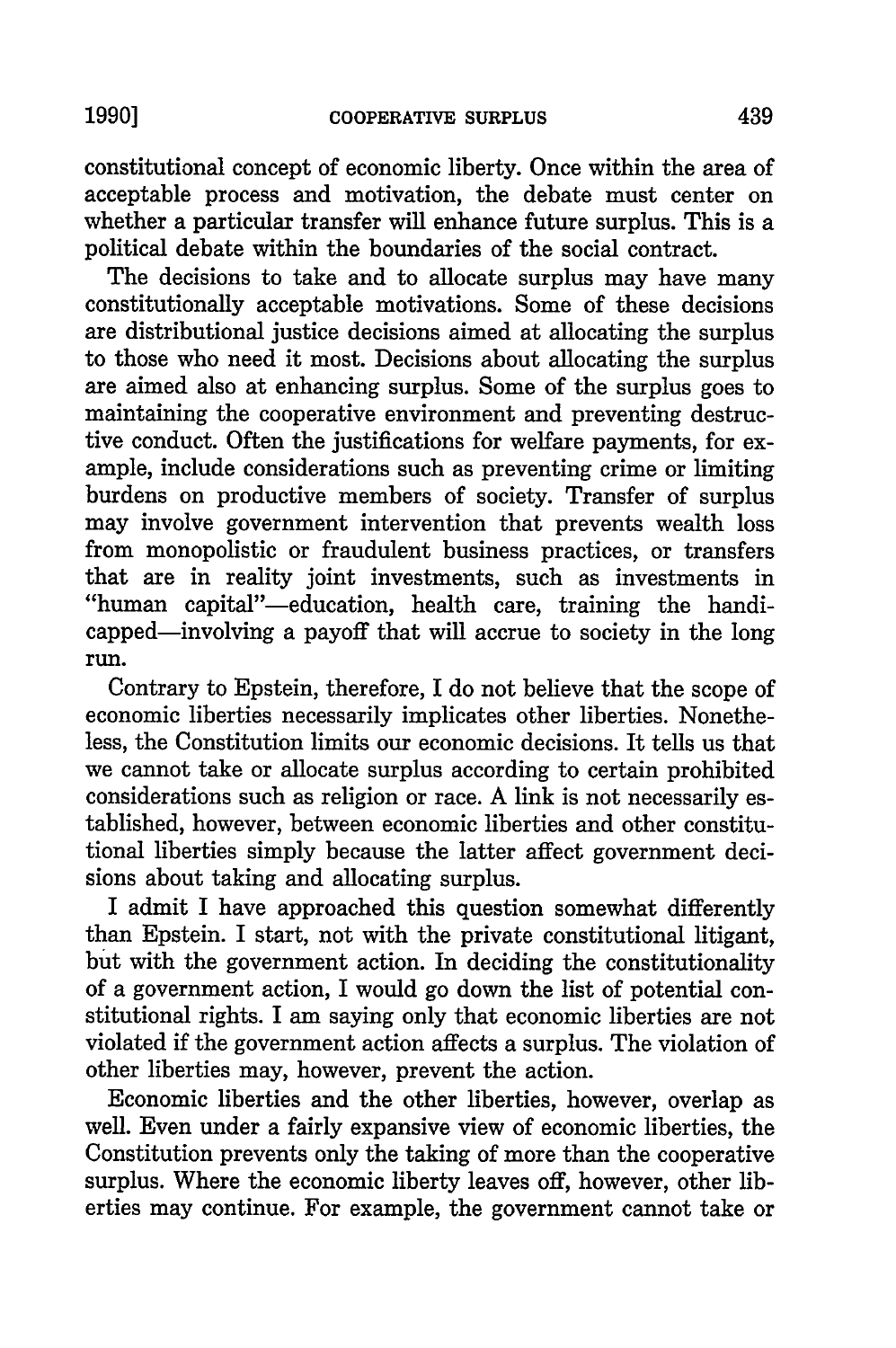transfer either surplus or the product of our labor under religious motivations, whereas economic liberties might protect only the latter. The Constitution might protect the product of our labor, however, even if the decisions did not involve religious considerations.

Indeed, religion gives a fairly complete example of this interaction. The first amendment says that government can neither giveth nor taketh away. Without violating the first amendment, active government can create surplus that accrues to the benefit of religion. It maintains roads for people to travel to church, educates the population so that people can read religious materials, provides an open society, enforces contracts, and so on. Still, the Constitution does not allow the government to take back that surplus on religious grounds. The free exercise clause provides that protection. Nor does the Constitution allow the government to allocate other surplus to religion. The establishment clause prohibits that action also. As long as government stays within the surplus, however, economic liberties remain irrelevant to the constitutionality of the government action. The Constitution does not prevent government from affecting surplus in a way that benefits religion, among other interests.

One of the cases cited by Epstein serves as an example of the disjunction of economic liberties from the other liberties. In *Estate of Thornton v. Caldor, Inc.,'20* the Supreme Court held that a Connecticut statute violated the establishment clause by providing employees with an absolute and unqualified right not to work on their chosen Sabbath. As Epstein observes, this may be a correct holding, but the correctness of the holding has nothing to do with economic liberties.<sup>21</sup>

If the Connecticut action infringed only economic liberties, it should have been held constitutional. Nonreligious employees were not hurt by the statute because if Sunday workers became scarce, the nonreligious employees could bid up their wage price. Employers were not hurt because they were merely required to pay the true cost of hiring people to work on Sundays. If workers had a greater taste for working on Wednesday, for example, rather than Sunday, then hiring Sunday workers *should* be costlier. Employers

<sup>20. 472</sup> **U.S. 703 (1985).**

<sup>21.</sup> *See* Epstein, *supra* note 1, at 406.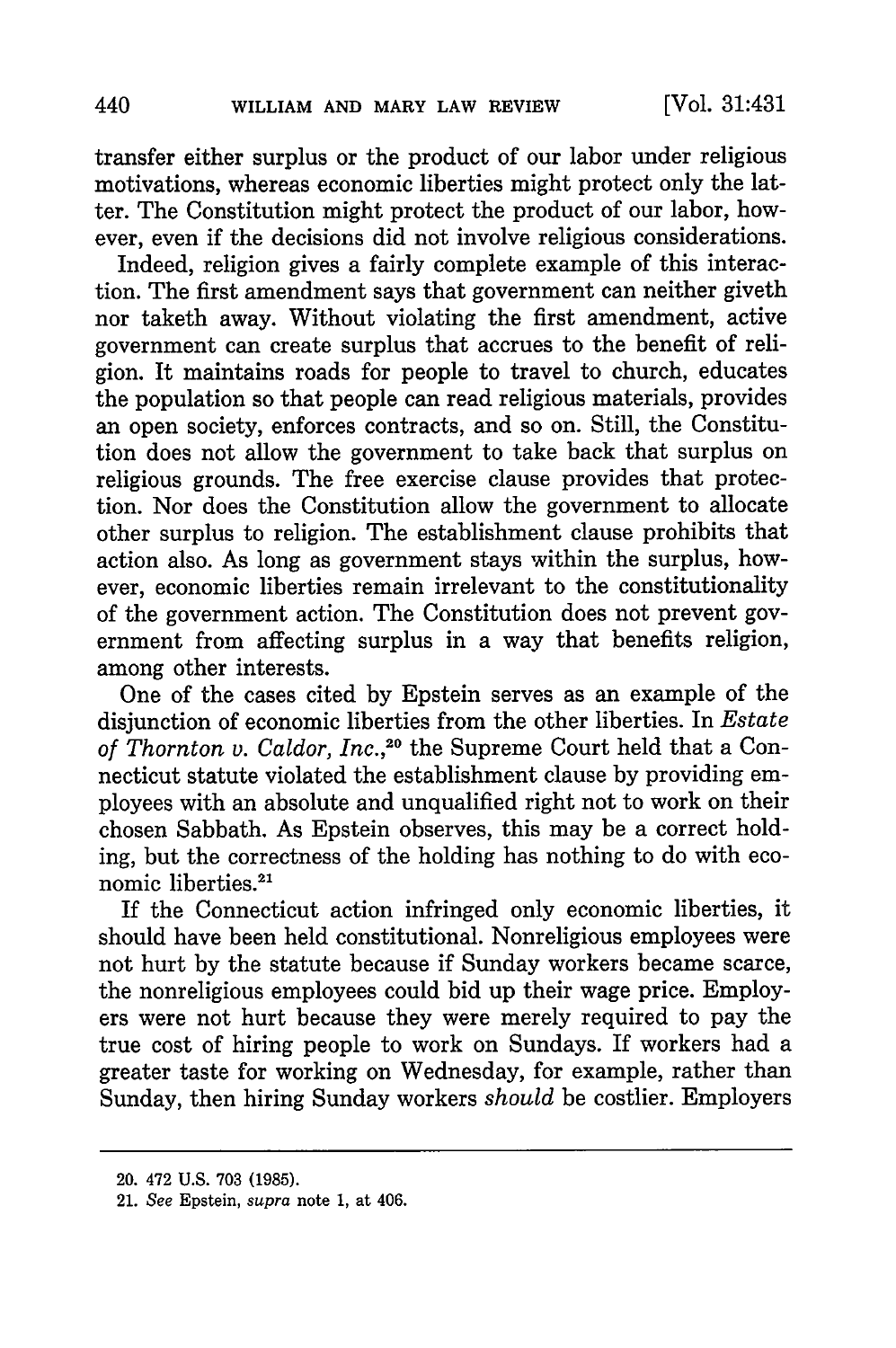and thereby consumers should pay for indulging their taste for shopping on Sundays. Neither religious nor nonreligious workers are hurt; they are simply paying for their taste in days on which to work. Under an efficiency measure, the Connecticut law does not fail. It may fail because any law that takes into account a taste or distaste for religion violates the first amendment, but not because of the concept of economic liberties.

Of course the problem is: How do we find the boundary of the surplus created by our joining into a cooperative society? $22$  Courts have been very lenient in controlling government action in this regard. I am less worried about this than Epstein is because I see the work of constitutional interpretation here, as others are apt to see the work of the common law process in general, with its basis in sound economic principles.<sup>23</sup>

This optimistic theory of the evolution of the law is based on a sort of legal Darwinism: Inefficient laws will not survive over time.<sup>24</sup> A large part of the process behind the emergence of  $\text{eff}$ cient laws is the tendency for inefficient principles to be challenged much more often than efficient ones, with the result that inefficient principles evolve, however slowly, into efficient principles.

Although some doubt exists that the law in general evolves this way, law directly related to efficiency values surely must. Because economic liberties focus so intently on efficiency, one would expect the law regarding these liberties to be particularly sensitive to efficiency values. At the least, one would expect the law to evolve towards, not away from, efficient solutions. I believe this "natural" process has brought constitutional law regarding economic liberties to its current point of operating at an efficient level of economic liberties.<sup>25</sup>

<sup>22.</sup> The surplus involves regulation of business, health, safety, and so on, as well as direct transfer (e.g. welfare payments).

<sup>23.</sup> R. POSNER, *supra* note 5, at 229-30.

<sup>24.</sup> Rubin, *Why Is the Common Law Efficient?, 6* J. LEGAL STUD. 51 (1977). *But see* R. COOMR & T. **ULEN,** LAW **AND** EcoNomics 494 (1988) (expressing some doubt that inefficient laws are challenged more often); Cooter & Kornhauser, *Can Litigation Improve the Law Without the Help of Judges?,* 9 J. **LEGAL STUD.** 139 (1980).

<sup>25.</sup> Other liberties are much less focused on efficiency, even when efficiency is defined as aggregate total utility, and hence one would expect a different evolutionary pattern. The efficiency basis for economic liberties, appropriately absent with regard to other liberties,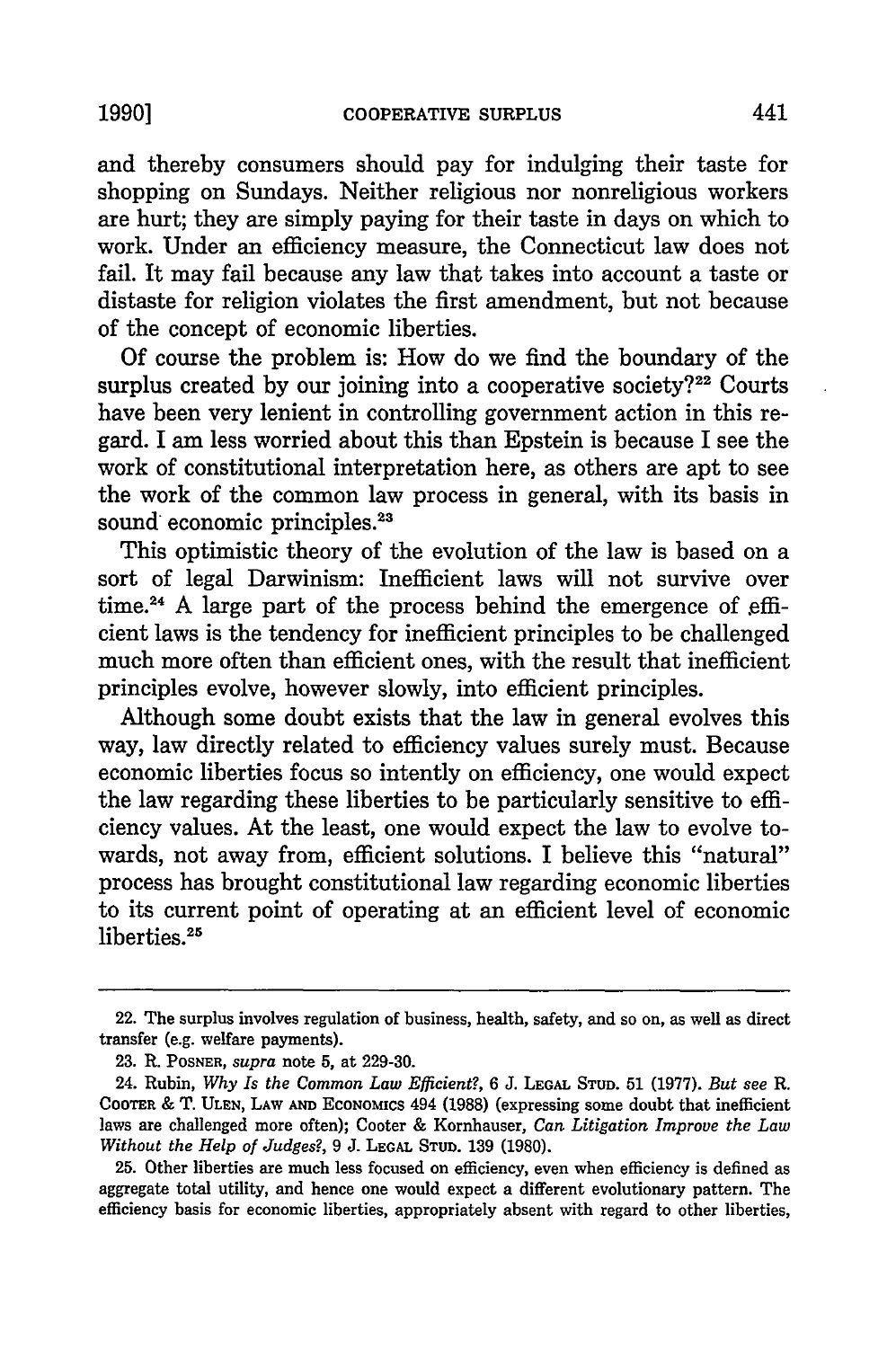This concept of legal Darwinism suggests that our economy has not been living with 50-year-old inefficient constitutional principles. Instead constitutional law concerning economic liberties may have evolved to its optimal point fifty years ago.<sup>26</sup> True, this law developed a very narrow view of economic liberties, but because economic liberties focus so intently on efficiency values and other liberties do not, one should not find surprising the fact that the different liberties have evolved in different ways.

Arguments for the acceptance of limited economic liberties are not arguments for blind acceptance of all the current surplus-seeking or allocating government activities. The advisability of such programs should be constantly evaluated. Over time, good ideas fail to prove themselves in practice, and circumstances change so that an idea for one time is not appropriate for another. A truly liberal public policy approach has the flexibility to adjust or discard concepts and to develop new ideas while remaining committed to humane goals. This need for flexibility itself, however, argues against an expansive interpretation of economic liberties.

#### **CONCLUSION**

An open minded survey of Epstein's writings makes difficult a challenge based on his goals. What is suggested here, instead, is that he has ignored an important mechanism in our economic system. Active government is necessary to create the cooperative surplus on which we all thrive. Because man lacks the altruistic instincts of bees and ants, we can only achieve the cooperative surplus by accepting compelled cooperation. In a complicated society, government necessarily performs this function.

The debate, then, should not center on constitutional principles, but on the advisability of particular efforts to take, allocate, or generate cooperative surplus. Constitutional principles that protect economic liberties only in extreme situations seem optimum. Nonetheless, I do not contend that Epstein and others cannot find

442

has naturally created the separation Epstein sees between the protection of economic liberties and that of other liberties, in this case those relating to religion.

<sup>26.</sup> Imagine, for example, a pareto optimal state in which no one can be made better off by correcting the law about economic liberties without making someone else worse off.